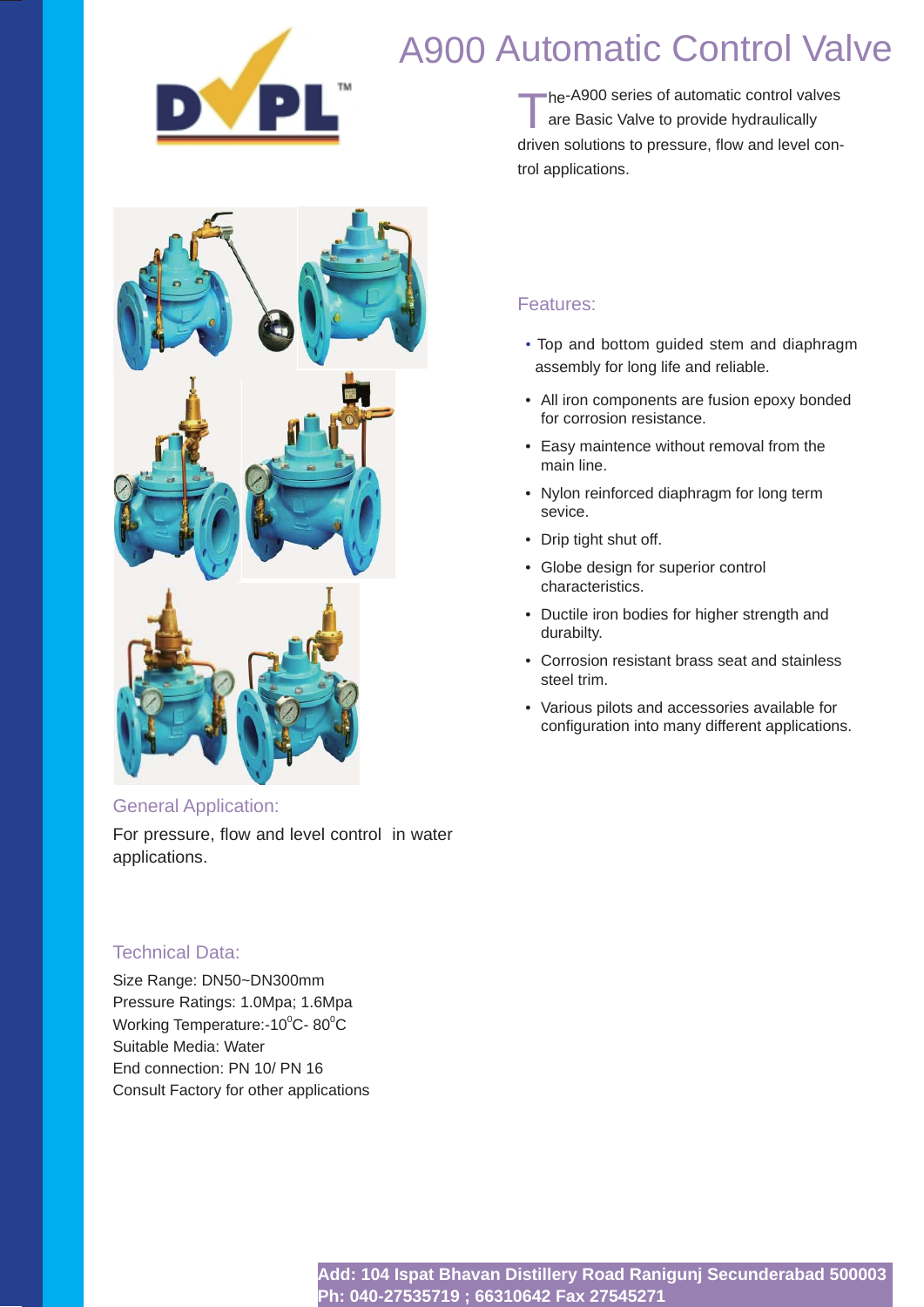# A900-Main Valve **Parts List**





| No.            | <b>Description</b>        | <b>Material</b>        | <b>Standard</b>  |
|----------------|---------------------------|------------------------|------------------|
| 1              | Plug                      | <b>Brass</b>           | <b>CZ 122</b>    |
| 2              | <b>Bonnet</b>             | Ductile Iron           | <b>EN JS1040</b> |
| 3              | Guide                     | <b>Brass</b>           | CZ122            |
| 4              | Spring                    | Stainless Steel        | <b>AISI 304</b>  |
| 5              | <b>Stem</b>               | <b>Stainless Steel</b> | <b>AISI 420</b>  |
| 6              | Diaphragm Upper<br>Plate  | Ductile Iron           | <b>EN JS1040</b> |
| $\overline{7}$ | Diaphragm                 | Rubber + Nylon         | $E$ PDM + NF     |
| 8              | Hex. Bolt                 | <b>Stainless Steel</b> | A2               |
| 9              | Gasket                    | <b>Rubber</b>          | <b>NBR</b>       |
| 10             | <b>Disc Seat Retainer</b> | <b>Stainless Steel</b> | <b>AISI 304</b>  |
| 11             | <b>Body Seat</b>          | <b>Brass</b>           | CZ122            |
| 12             | <b>Body</b>               | Ductile Iron           | <b>EN JS1040</b> |
| 13             | Plug                      | <b>Brass</b>           | <b>CZ 122</b>    |
| 14             | Diaphragm Lower<br>Plate  | Ductile Iron           | <b>EN JS1040</b> |
| 15             | Spacer                    | <b>Ductlie Iron</b>    | <b>EN JS1040</b> |
| 16             | Disc                      | Ductile Iron           | <b>EN JS1040</b> |

Unit: mm

# **Dimension**

| <b>DN</b> | Model Code | L   | ØK  | ØD  | H   | n-Ød       |
|-----------|------------|-----|-----|-----|-----|------------|
| 50        | A900-0050  | 203 | 125 | 165 | 155 | $4 - Ø19$  |
| 65        | A900-0065  | 216 | 145 | 185 | 172 | $4 - Ø19$  |
| 80        | A900-0080  | 241 | 160 | 200 | 196 | $4 - Ø19$  |
| 100       | A900-0100  | 292 | 180 | 220 | 225 | $8 - Ø19$  |
| 125       | A900-0125  | 330 | 210 | 250 | 245 | $8 - Ø19$  |
| 150       | A900-0150  | 356 | 240 | 285 | 290 | $8 - 023$  |
| 200       | A900-0200  | 495 | 295 | 340 | 385 | $8 - 023$  |
| 250       | A900-0250  | 622 | 350 | 405 | 430 | 12-Ø23     |
| 300       | A900-0300  | 698 | 400 | 480 | 515 | $12 - 023$ |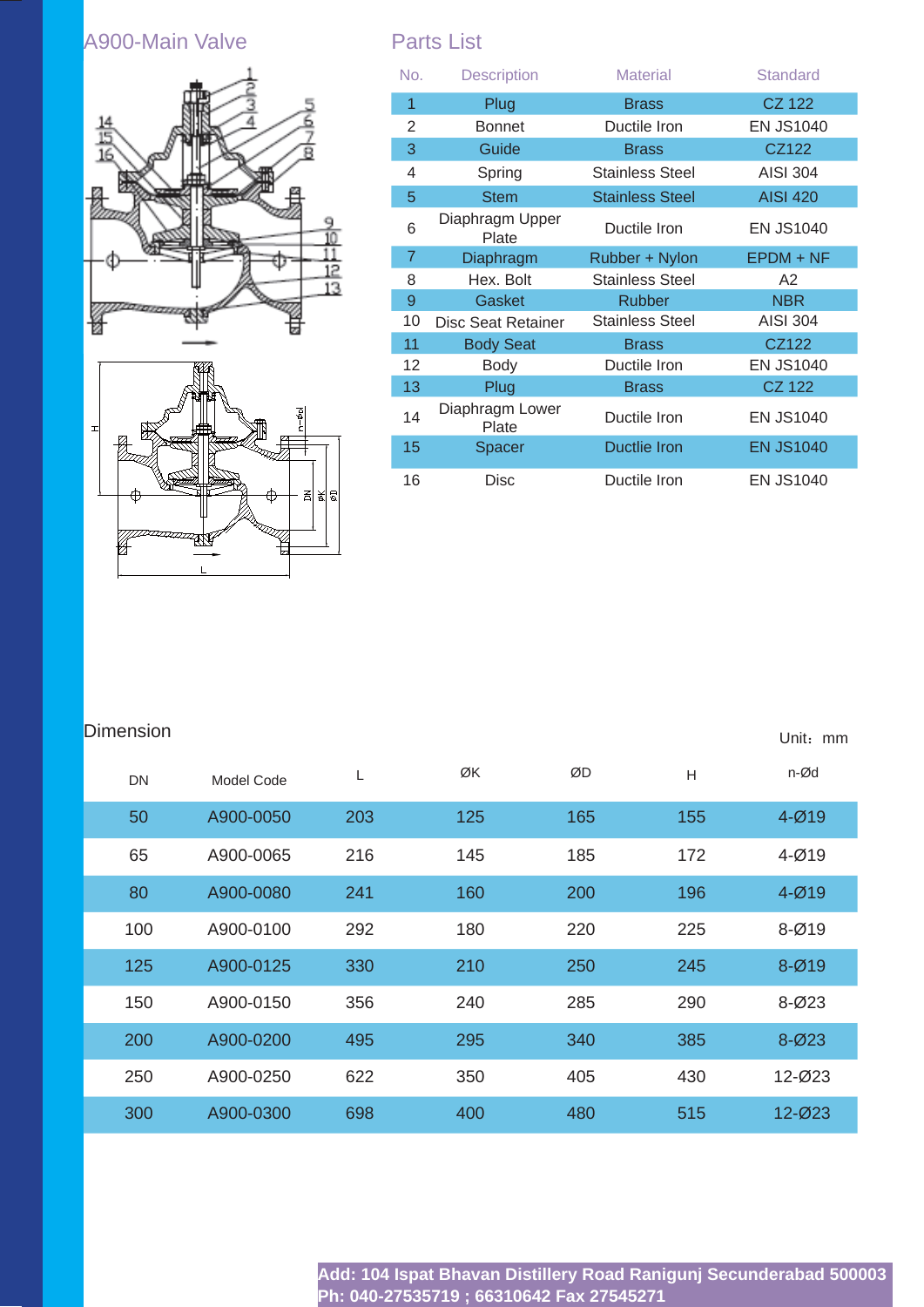# A100-Float Pilot





# Partlist & Material

| No. | <b>Part Name</b> | <b>Material</b>        | <b>Standard</b> |
|-----|------------------|------------------------|-----------------|
|     | <b>Body</b>      | <b>Stainless Steel</b> | <b>AISI 304</b> |
| 2   | <b>Disc</b>      | <b>NBR</b>             | <b>NBR</b>      |
| 3   | <b>Stem</b>      | <b>Stainless Steel</b> | <b>AISI 304</b> |
| 4   | Arm              | <b>Stainless Steel</b> | <b>AISI 304</b> |
| 5   | Rod              | <b>Stainless Steel</b> | <b>AISI 304</b> |
| 6   | Float            | <b>Stanless Steel</b>  | <b>AISI 304</b> |

# A200-Reducing Pilot

| 7<br>a<br>d<br>8<br>$\overline{9}$<br>10<br>ŕf<br>T<br>w<br>Ш<br>78<br>$\overline{11}$<br>रु<br>Р<br>12<br>13<br>J.<br>$\frac{14}{1}$<br>15 |
|---------------------------------------------------------------------------------------------------------------------------------------------|
|---------------------------------------------------------------------------------------------------------------------------------------------|



| No.            | <b>Description</b>  | <b>Material</b>        | <b>Standard</b> |
|----------------|---------------------|------------------------|-----------------|
| 1              | <b>Nut</b>          | <b>Stainless Steel</b> | A2              |
| 2              | Adjustable          | Stainless Steel        | A2              |
| 3              | <b>Spring Plate</b> | <b>Stainless Steel</b> | <b>AISI 420</b> |
| 4              | Cover               | <b>Brass</b>           | CZ 122          |
| 5              | <b>Nut</b>          | <b>Stainless Steel</b> | <b>AISI 410</b> |
| 6              | Spring              | Stainless Steel        | AISI 304        |
| $\overline{7}$ | Washer              | <b>Stainless Steel</b> | <b>AISI 410</b> |
| 8              | <b>Press Plate</b>  | <b>Stainless Steel</b> | AISI 410        |
| 9              | Diaphragm           | Rubber + Nylon         | $E$ PDM + NF    |
| 10             | Core                | <b>Brass</b>           | CZ 122          |
| 11             | <b>Screw</b>        | Steel                  | Commercial      |
| 12             | Seat                | <b>Stainless Steel</b> | AISI 304        |
| 13             | <b>Disc</b>         | Brass + Rubber         | CZ 122 + EPDM   |
| 14             | <b>Body</b>         | <b>Brass</b>           | CuZn 38         |
| 15             | Plug                | Brass                  | CZ 122          |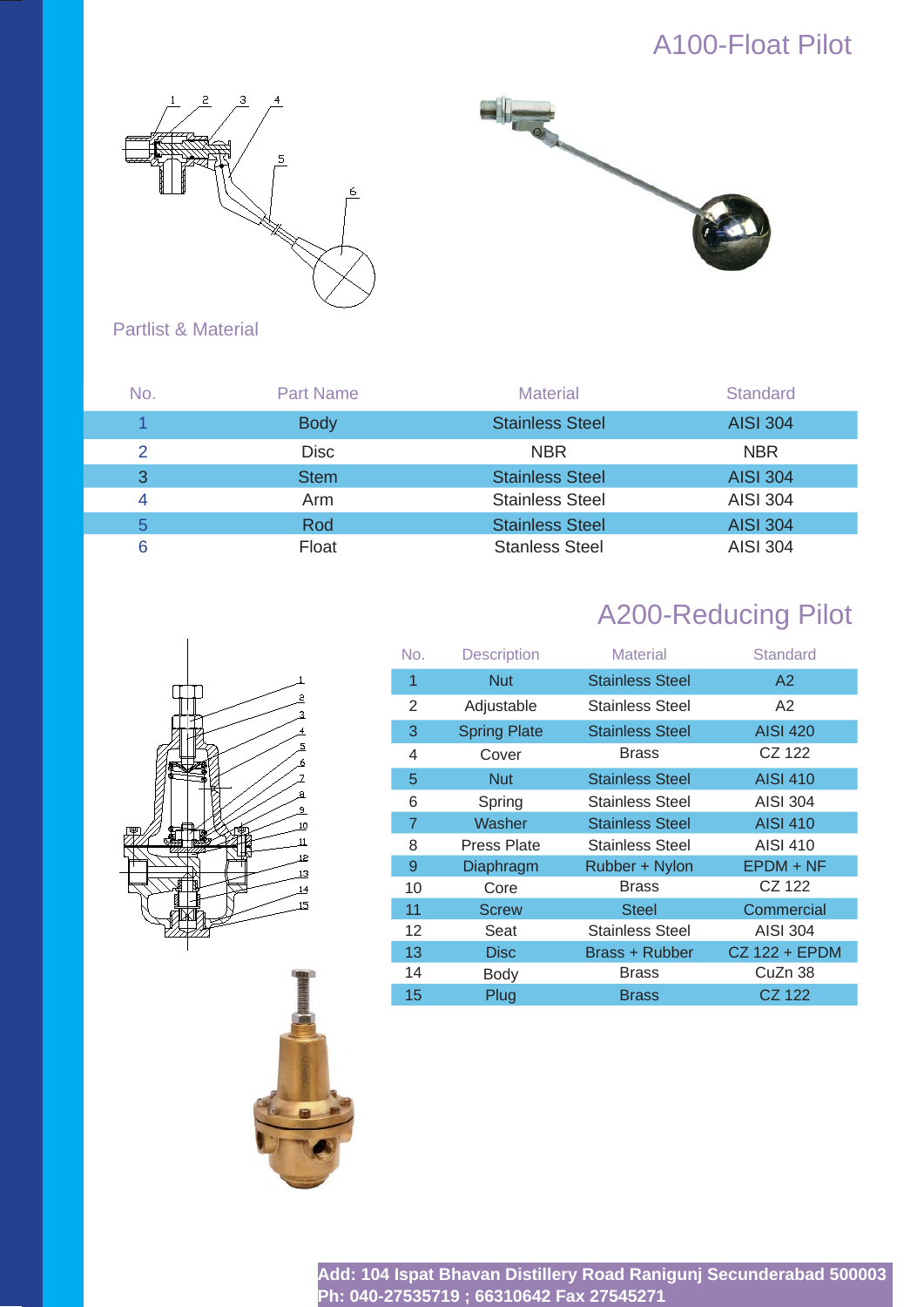

Connection: ISO-Rc3/8



# A400-Flow Control Pilot

|                | <b>Partlist &amp; Material</b> |                        |                 |
|----------------|--------------------------------|------------------------|-----------------|
| No.            | <b>Description</b>             | <b>Material</b>        | Standard        |
| 1              | O-Ring                         | <b>Rubber</b>          | <b>NBR</b>      |
| 2              | Nut                            | <b>Stainless Steel</b> | A2              |
| 3              | <b>Modulating Bolt</b>         | <b>Stainless Steel</b> | <b>AISI 304</b> |
| 4              | <b>Spring Plate</b>            | <b>Stainless Steel</b> | <b>AISI 420</b> |
| 5              | Cover                          | <b>Brass</b>           | <b>CZ 122</b>   |
| 6              | Nut                            | <b>Stainless Steel</b> | A2              |
| $\overline{7}$ | Spring                         | <b>Steel</b>           | Commercial      |
| 8              | Washer                         | <b>Stainless Steel</b> | A2              |
| 9              | <b>Press Plate</b>             | <b>Stainless Steel</b> | <b>AISI 420</b> |
| 10             | Diaphragm                      | Rubber + Nylon         | EPDM + NF       |
| 11             | Core                           | <b>Stainless Steel</b> | <b>AISI 304</b> |
| 12             | <b>Bolt</b>                    | <b>Stainless Steel</b> | A2              |
| 13             | O-Ring                         | <b>Rubber</b>          | <b>NBR</b>      |
| 14             | Seat                           | <b>Stainless Steel</b> | <b>AISI 304</b> |
| 15             | <b>Disc</b>                    | Brass + Rubber         | CZ 122 + EPDM   |
| 16             | Body                           | Brass                  | CZ 122          |
| 17             | Plug                           | <b>Brass</b>           | <b>CZ 122</b>   |
| 18             | <b>Modulating Seat</b>         | <b>Brass</b>           | CZ 122          |
| 19             | <b>Nut</b>                     | <b>Stainless Steel</b> | <b>AISI 304</b> |

# A500-Relief/Sustaining Pilot



|   |                | <b>Partlist &amp; Material</b> |                        |                        |
|---|----------------|--------------------------------|------------------------|------------------------|
|   | No.            | <b>Description</b>             | <b>Material</b>        | <b>Standard</b>        |
|   | 1              | O-Ring                         | <b>Rubber</b>          | <b>NBR</b>             |
|   | 2              | <b>Modulating Bolt</b>         | <b>Stainless Steel</b> | A <sub>2</sub>         |
|   | 3              | <b>Nut</b>                     | <b>Stainless Steel</b> | A2                     |
|   | 4              | <b>Spring Plate</b>            | <b>Stainless Steel</b> | <b>AISI 420</b>        |
|   | 5              | Spring                         | <b>Stainless Steel</b> | Commercial             |
|   | 6              | Cover                          | <b>Brass</b>           | CZ 122                 |
|   | $\overline{7}$ | Inner Hex. Nut                 | <b>Stainless Steel</b> | A2                     |
|   | 8              | Nut                            | <b>Stainless Steel</b> | A <sub>2</sub>         |
|   | 9              | <b>Upper Plate</b>             | <b>Stainless Steel</b> | A2                     |
|   | 10             | Diaphragm                      | Rubber + Nylon         | $E$ PDM + NF           |
|   | 11             | <b>Lower Plate</b>             | <b>Stainless Steel</b> | A2                     |
|   | 12             | Conductor                      | <b>Brass</b>           | CZ 122                 |
|   | 13             | O-Ring                         | <b>Rubber</b>          | <b>NBR</b>             |
|   | 14             | Body                           | <b>Brass</b>           | CZ 122                 |
|   | 15             | <b>Disc</b>                    | <b>Stainless Steel</b> | <b>AISI 304 + EPDM</b> |
| 圃 | 16             | Connector                      | <b>Brass</b>           | CZ 122                 |
|   |                |                                |                        |                        |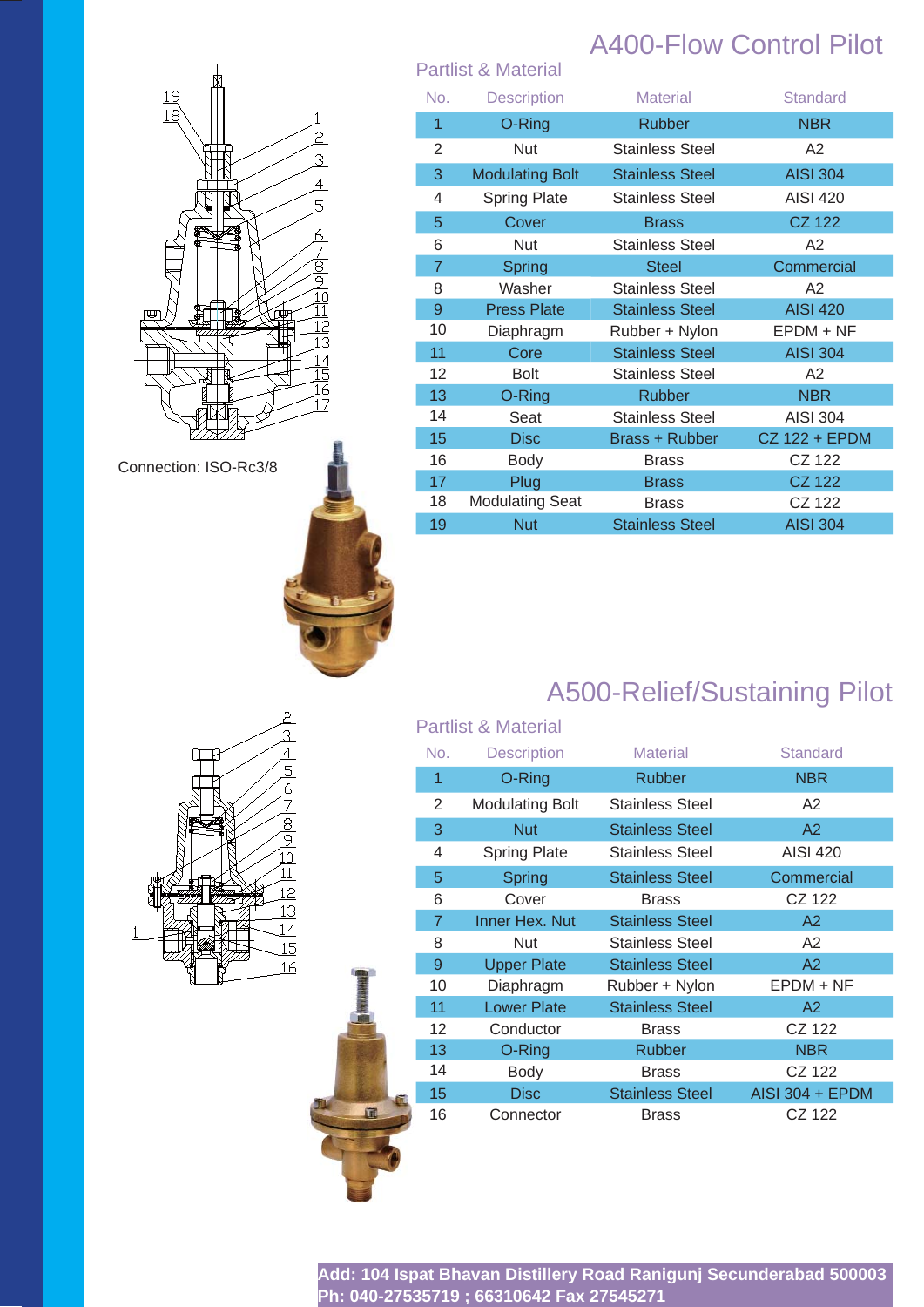# A100 Remote Float Control Valve Assembly DWG





#### Function:

1. when the water level reaches high water level, the float pilot valve will shut off and close the main valve.

2.when the water level decrease down below the float level, if the inlet pressure reaches the high water level, the float vale will start to flow and open the main valve.

3. The float pilot valve can be installed together with the main valve or independently at the high water level as a remote float control valve.

# A200 Pressure Reducing Valve Assembly DWG



#### Function:

1. Pressure reducing valve being installed at a higher inlet pressure and flow down to a lower elevation area, it can reduce the inlet pressure to a lower setting pressure, when the outlet pressure over the setting pressure, the pilot will close the main valve gradually, and will open the main valve if the outlet pressure lower than the setting pressure. 2. The outlet pressure keeps constant setting pressure regardless of the upstream pressure or the downstream flow, and the outlet pressure will come to balance as the setting pressure.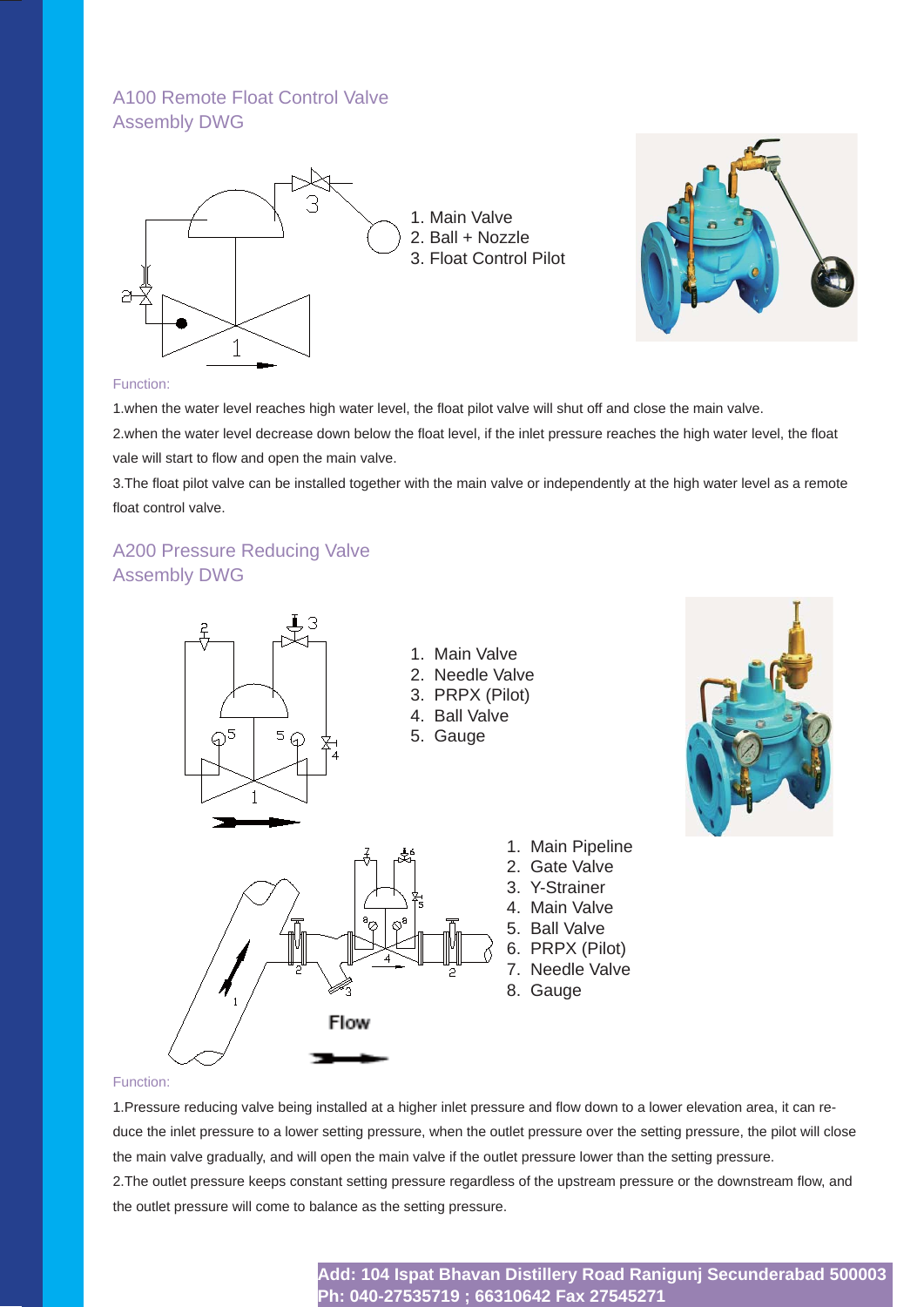# A205 Pressure Relief/Sustaining Valve Assembly DWG



#### Function:

1.Put A205 in the pipeline, when inlet pressure exceeds the setting pressure, the pilot will open the main valve, and let water pass through.

2.When inlet pressure lowers the setting pressure, the main valve will close automatically.

3.When the main valve opens, if the outlet pressure in downstream distribution area exceeds the setting pressure, the main valve will close gradually, until the pressure equal.

4.When the main valve opens, if the outlet pressure in downstream distribution area lowers the setting pressure, the main valve will open automatically.

# A300-Slow Control Check Valve

### Assembly DWG



#### Function:

1.When the pump start up, the main valve will open immediately.

2.When the pump shut down or power failure, the main valve will close gradually, and prevent water hammer and water slamming.

### A400-Please Consult Factory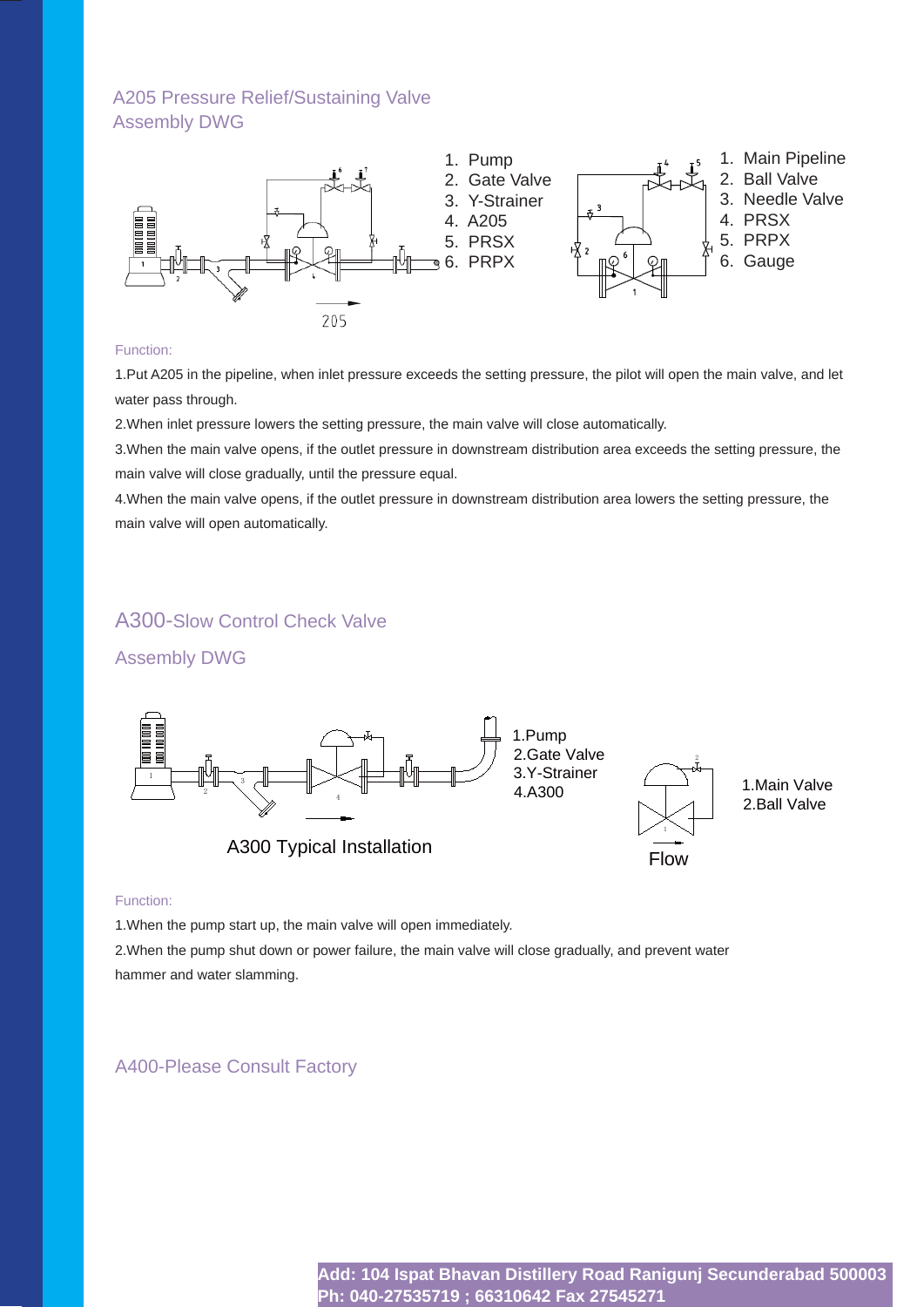### A500 Pressure Relief/Sustaining Valve Assembly DWG



### Relief function:

1.When the inlet pressure exceeds the setting pressure, the pilot will open the main valve, and exhaust the system pressure. 2.When the system pressure lower than setting pressure, the main valve will close gradually.

#### Sustaining function:

1. When system pressure over the setting pressure the main valve will open and flow thru to the downstream distribution area. 2.When the inlet pressure lower than the setting pressure, the main valve will close gradually.

### A600-Electrical Control Valve



### Function:

1.When the solenoid valve energized, the main valve will open.

2.When the solenoid valve de-energized, the main valve will close.